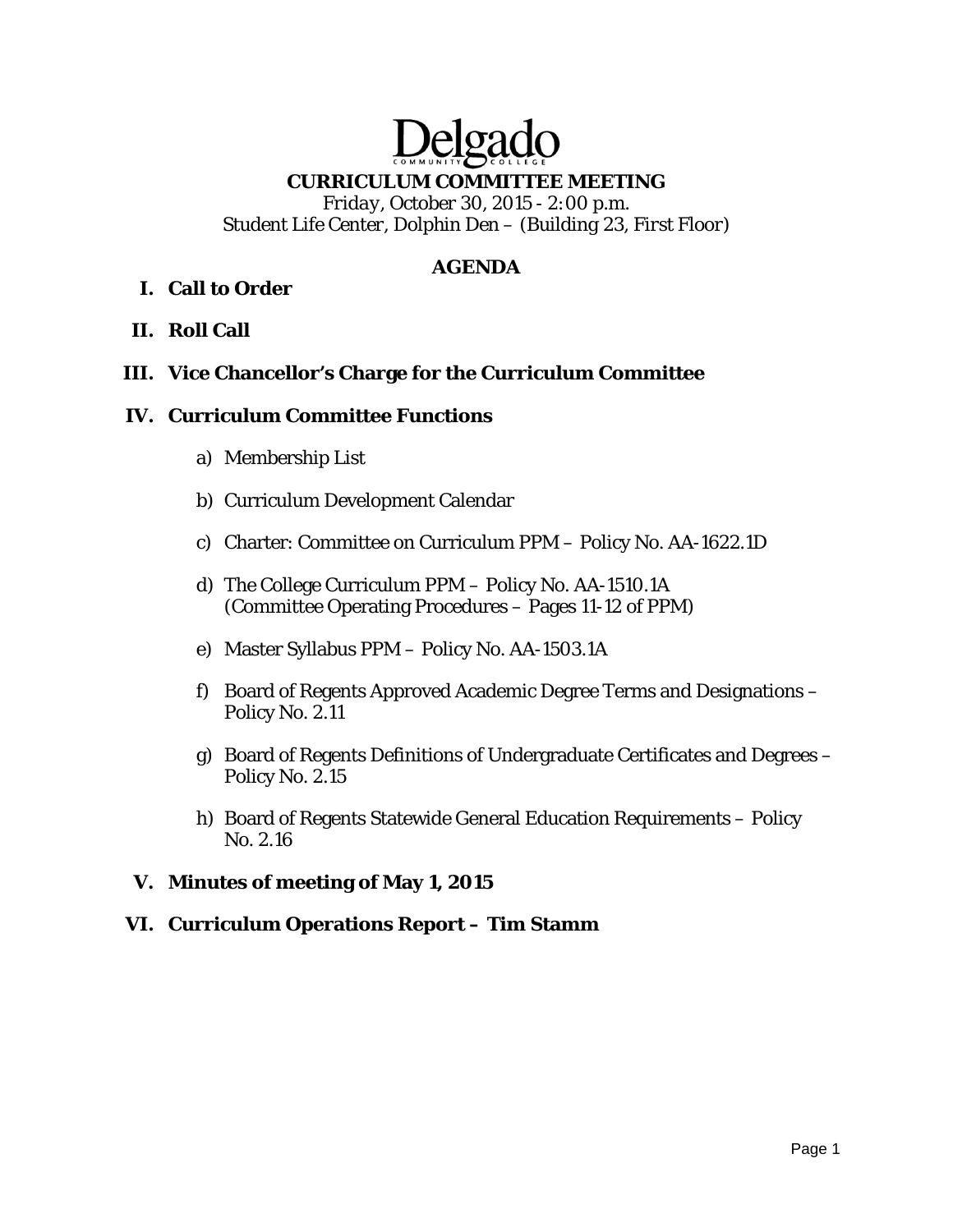#### **VII. General Education / Articulation Initiatives – Tim Stamm**

- a) Board of Regents for Louisiana Higher Education Master Course Articulation Matrix and Louisiana Statewide Common Course Catalog– AY: 2015-2016
- b) Renewal: 2+2 Articulation Agreement: Delgado Community College and University of New Orleans: A.S. in Business Administration to B.S. in Business Administration.
- c) Renewal: 2+2 Articulation Agreement: Delgado Community College and Our Lady of Holy Cross College: A.S. in Teaching Grades 1-5 to B.A. or B.S. in Elementary Education.
- d) Renewal: 2+2 Articulation Agreement: Delgado Community College and Our Lady of Holy Cross College: A.A.S. in Respiratory Care Technology to B.S. in Health Sciences for Respiratory Therapists.
- e) "Reverse Transfer" Agreement: Northwestern State University and Delgado Community College.
- f) Northshore Technical Community College Transferrable General Education Courses.

#### **VIII. Legislative Initiatives**

a) Louisiana ACT 356 (2009); subsection 3164:

*"…the Board of Regents shall develop, coordinate, and maintain a statewide course numbering system for postsecondary …. Education in all public … postsecondary institutions as a means to facilitate program planning and transfer of students and course credits between and among … postsecondary educational institutions."* 

b) ACT 265 (2015); subsection 3161.1: Reverse Transfer Agreements: Fouryear colleges and universities and community colleges are authorized and encouraged to enter into reverse articulation or reverse transfer agreements to facilitate the transfer of academic credits earned by a student while enrolled in a four-year postsecondary institution back to a community college for the purpose of enabling a student to complete the requirements for an associate degree from the community college. The Statewide Articulation and Transfer Council shall establish guidelines to govern the reverse transfer of academic credits between four-year colleges and universities and community colleges.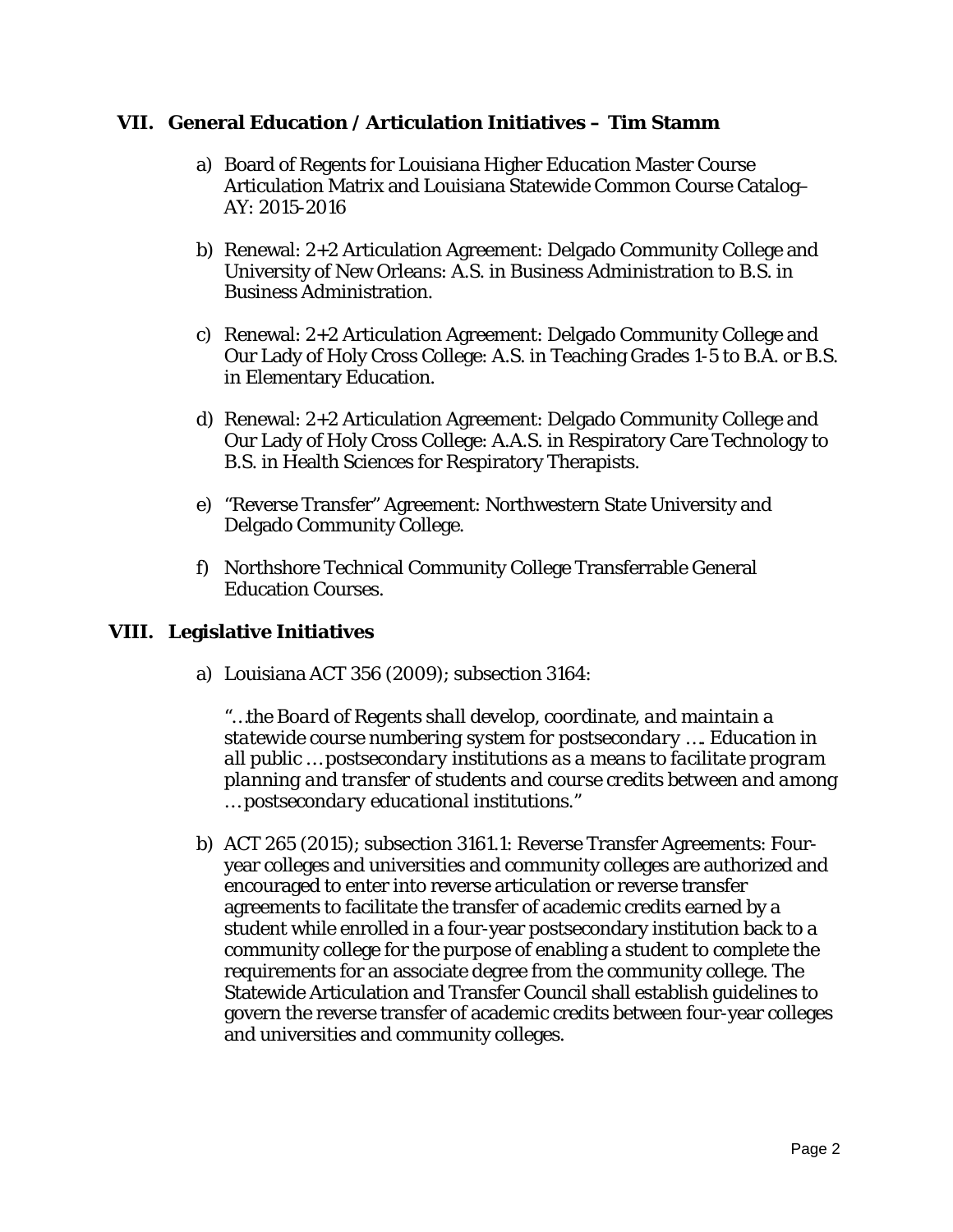c) ACT 232 (2015): Governor's Military & Veteran Friendly Campus Law lists nine criteria, eight of which must be met for designation as "Friendly Campus."

#### **IX. New Business**

# a) **Academic Affairs**

**Concept Proposal of a New Major Designation:** Delgado Community College proposes the creation of a new major code for new students who are undecided on a program/major at the College. The new option will be created in the Banner System and to be made available to new students who wish to declare 'degree-seeking status;' however, have not made a choice regarding program at the time of entry into the College.

# b) **Academic Affairs**

**Establishment of a Taskforce:** Creation of a Taskforce to investigate the need to include a standard statement in Master Syllabi to address the response time of faculty in providing feedback to students regarding course assignment. Feedback normally includes grading/evaluation; however, may also include other responses, especially as these apply to online learning/on-line communication tools used in face-to-face and distance learning sections of courses. The Curriculum Committee has used the taskforce model to address the Academic Honesty Statement (2012), the Standard Assessment Statement (2006), and to review and make recommends regarding the College's General Education initiatives.

# c) **Academic Affairs**

**Publication of Suggested Program Sequences**: Publication of suggested semester sequences for academic programs in the College Catalog. Information will not replace the current layout (Required Courses in Major, Required Related Courses, General Education Requirements), but will be added after this section in a recommended semester sequence.

# d) **Business and Technology/ARCH:**

**Final Notification of Curriculum:** Technical Competency Area (T.C.A.) in Architectural Contractor Practices. Final notification and approval of catalog listing for the T.C.A. in Architectural Contractor Practices.

e) **Business and Technology/ELST: Final Notification of Curriculum:** Technical Competency Area (T.C.A.) in A+ Certification. Final notification and approval of catalog listing for the T.C.A. in A+ Certification.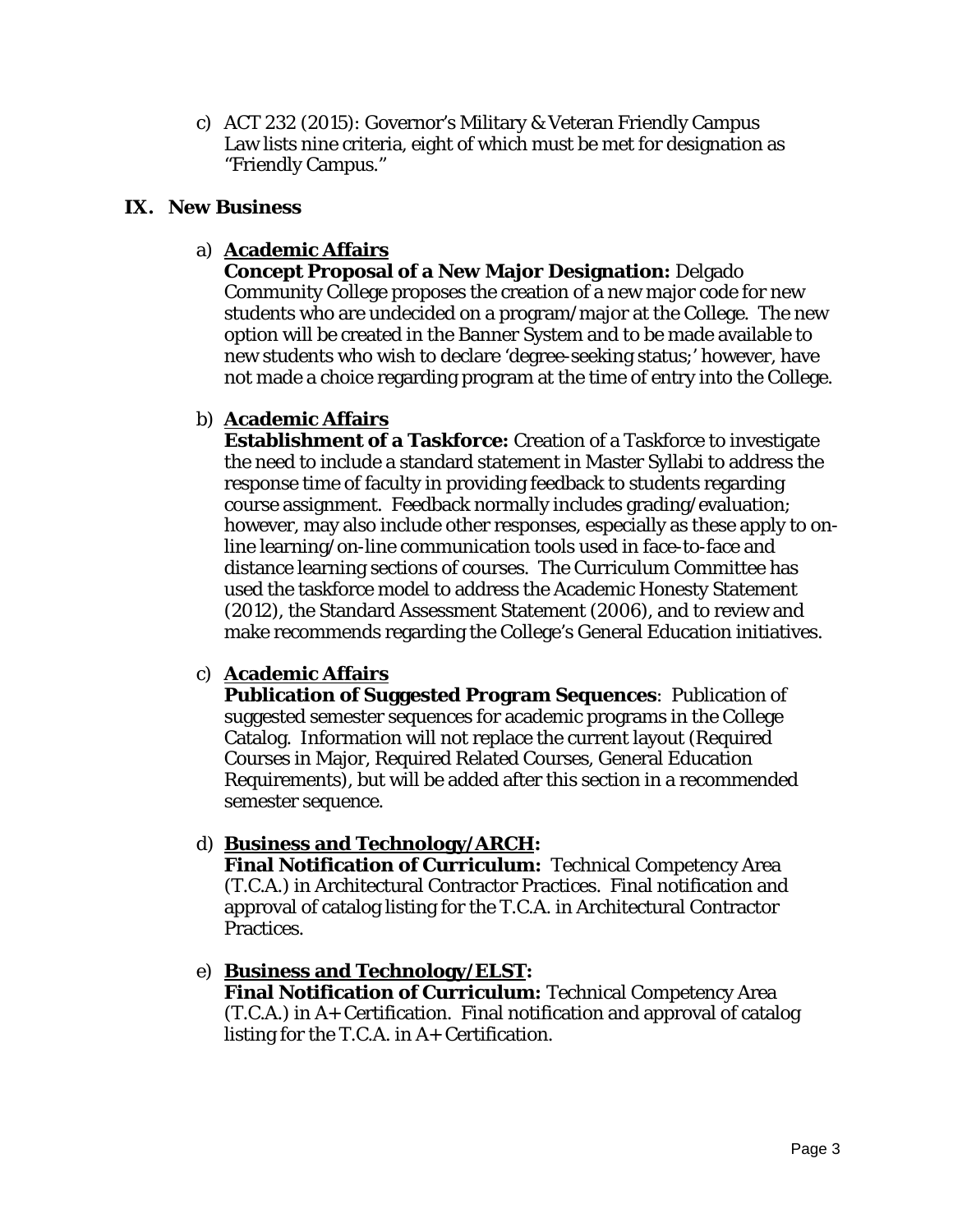#### f) **Business and Technology/ELET:**

**Final Notification of Curriculum:** Technical Competency Area (T.C.A.) in PLC Programming. Final notification and approval of catalog listing for the T.C.A. in PLC Programming.

# g) **Business and Technology/CNET:**

**Final Notification of Curriculum:** Technical Competency Area (T.C.A.) in Net + Certification. Final notification and approval of catalog listing for the T.C.A. in Net  $+$  Certification.

#### h) **Business and Technology/CADD:**

**Final Notification of Curriculum:** Technical Competency Area (T.C.A.) in AutoCAD. Final notification and approval of catalog listing for the T.C.A. in AutoCAD.

#### i) **Business and Technology/CADD:**

**Final Notification of Curriculum:** Technical Competency Area (T.C.A.) in Revit. Final notification and approval of catalog listing for the T.C.A. in Revit.

#### j) **Business and Technology/ACCT:**

**Final Notification of Curriculum:** Technical Competency Area (T.C.A.) in Quickbooks. Final notification and approval of catalog listing for the T.C.A. in Quickbooks.

# k) **Business and Technology/MANG/LOGT:**

**Final Notification of Curriculum:** Technical Competency Area (T.C.A.) in Logistics Technician-Entry Level. Final notification and approval of catalog listing for the T.C.A. in Logistics Technician-Entry Level.

#### l) **Business and Technology/MANG/LOGT:**

**Final Notification of Curriculum:** Technical Competency Area (T.C.A.) in Logistics Technician-Front Line Supervisor. Final notification and approval of catalog listing for the T.C.A. in Logistics Technician-Front Line Supervisor.

# m) **Business and Technology/MANG/LOGT:**

**Final Notification of Curriculum:** Technical Competency Area (T.C.A.) in Global Logistics Associate. Final notification and approval of catalog listing for the T.C.A. in Global Logistics Associate.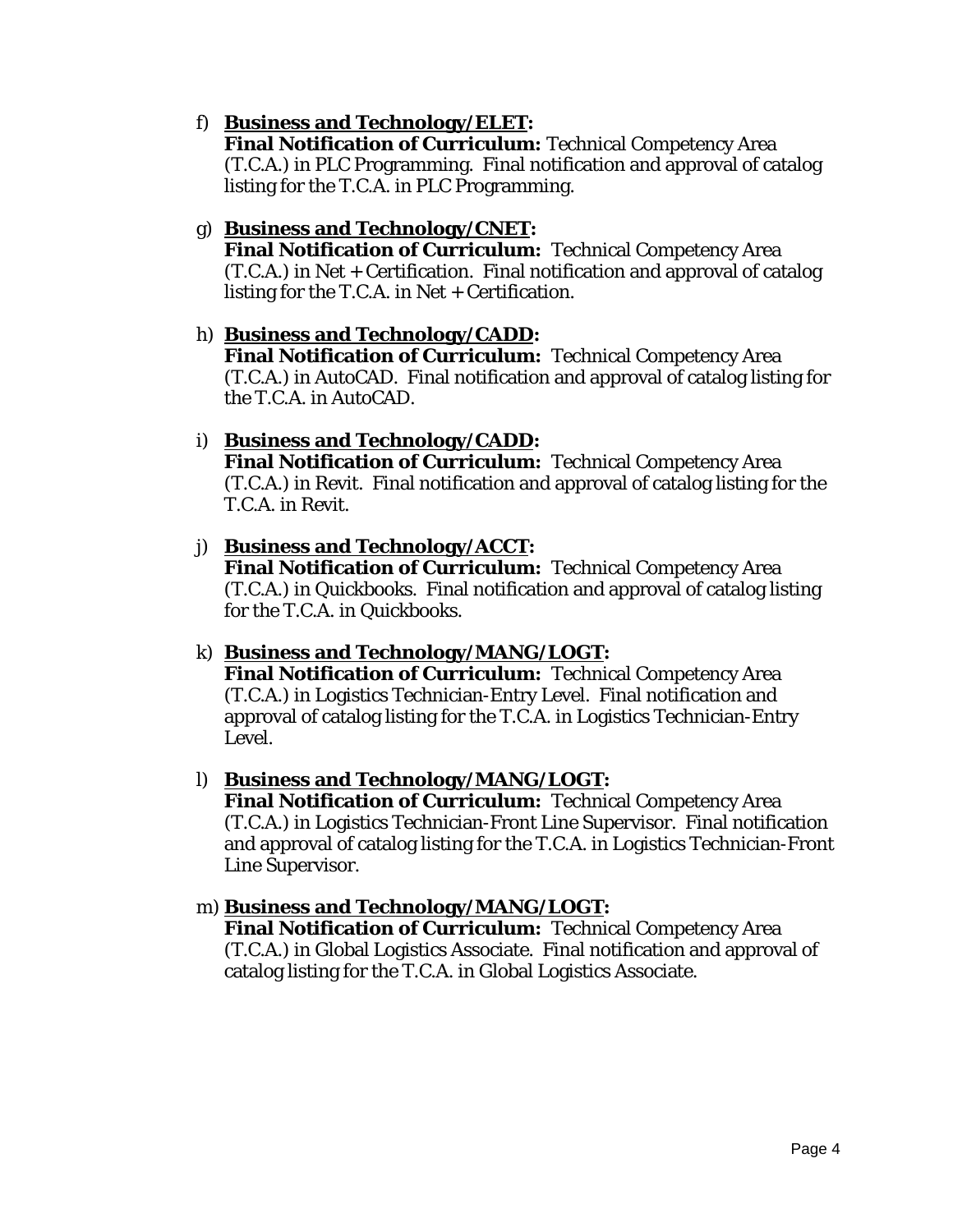### n) **Allied Health/RADT/HESC**

**Change of Course Prerequisite Requirements:** HESC-212: Pathology and Terminology. Change the prerequisite requirements of HESC-212: Pathology and Terminology to state: "RADT-101: Radiologic Technology I." Current prerequisite: "BIOL-252: Human Anatomy and Physiology II." Knowledge of general and specialized radiographics is necessary for success in this course, as examples are used in the class to introduce, develop, and reinforce course outcomes.

#### o) **Science & Mathematics/GEOL**

**New Course:** GEOL-201: Minerology (3-0-3 / 45). Creation of a new course, GEOL-201: Minerology designed to provide an introduction studies in geosciences, earth and environmental sciences, and petrology. Course description: "Introduction to minerology and provides details for the study of minerals. Focuses on the structure and properties of minerals, their occurrence, and uses."

#### p) **Science & Mathematics/GEOL**

**New Course:** GEOL-211: Sedimentology and Stratigraphy (3-0-3 / 45). Creation of a new course, GEOL-211: Sedimentology and Stratigraphy designed to provide a comprehensive introduction to the formation of sediment and the forces impacting the sedimentary process. Course description: "Introduction to sedimentological and stratigraphic principles. Focuses on the formation of sediment, sedimentary rocks, principles that govern the formation of different types of sediments, and the physical, chemical, and biological aspects of sediment and sedimentary rocks. Understanding and clarification of geologic time are also covered."

# q) **Science & Mathematics/GEOL**

**New Course:** GEOL-131: Natural Disasters (3-0-3 / 45). Creation of a new course, GEOL-131: Natural Disasters designed to provide an overview of the factors controlling the occurrence of natural disasters and the development of such disasters worldwide. Course description: "Science of natural disasters from physical, chemical, and geological perspectives. Understanding of the development of and factors controlling the occurrence of natural disasters."

#### r) **General Education/Natural Sciences/GEOL**

**Course Addition – Natural Sciences**: GEOL-201: Minerology. Addition of the course, GEOL-201: Minerology to the list of courses that may be used in fulfillment of General Education Natural Sciences courses.

#### s) **General Education/Natural Sciences/GEOL**

**Course Addition – Natural Sciences**: GEOL-211: Sedimentology and Stratigraphy. Addition of the course, GEOL-211: Sedimentology and Stratigraphy to the list of courses that may be used in fulfillment of General Education Natural Sciences courses.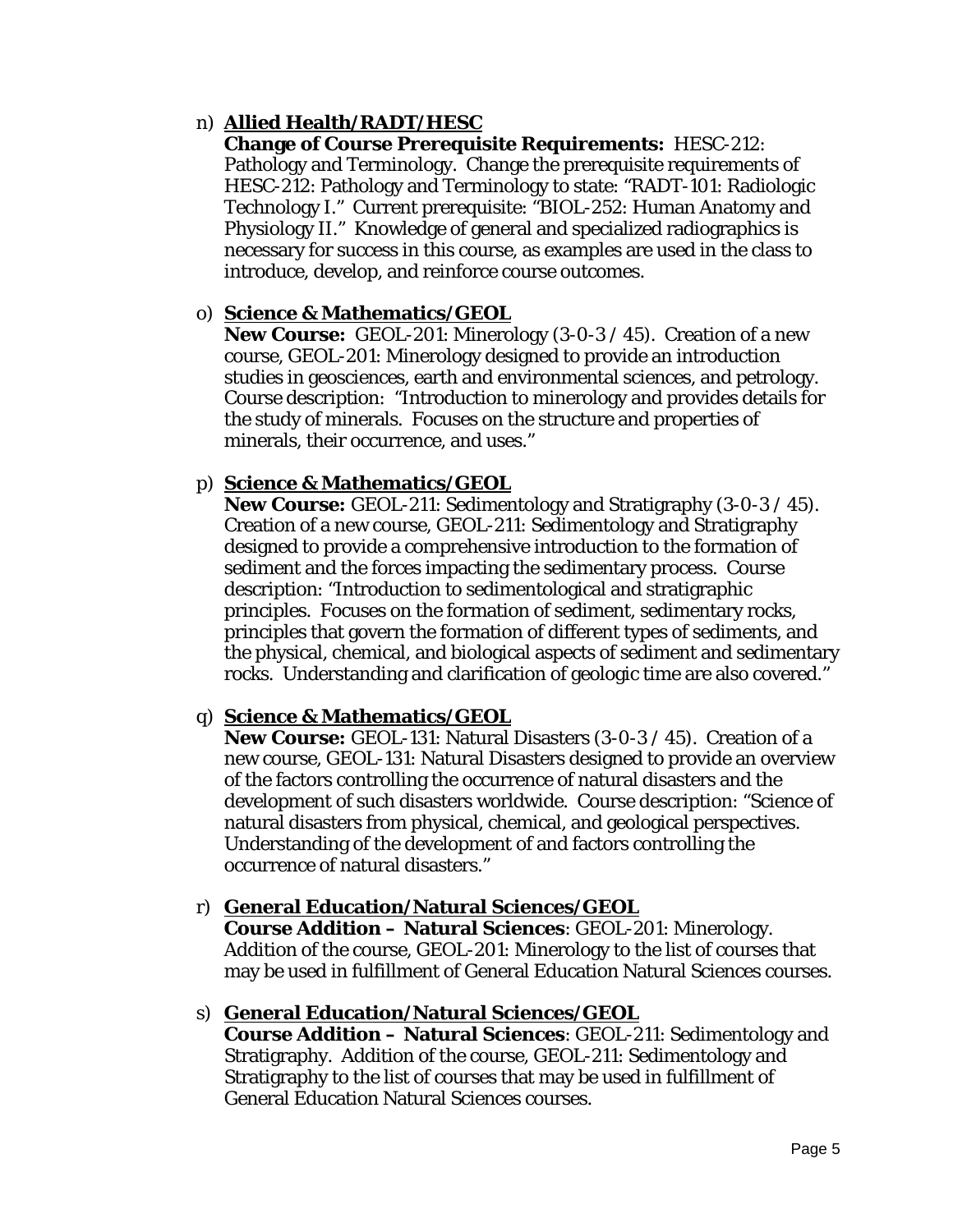#### t) **General Education/Natural Sciences/GEOL**

**Course Addition – Natural Sciences**: GEOL-131: Natural Disasters. Addition of the course, GEOL-131: Natural Disasters to the list of courses that may be used in fulfillment of General Education Natural Sciences courses.

#### u) **Science & Mathematics/MATH**

**New Course:** MATH-098: Algebra Foundations I (3-0-3 / 45). Creation of a new course, MATH-098: Algebra Foundations I. This course replaces MATH-093: Basic Algebra and was designed to comply with Louisiana Community and Technical College System Common Developmental Mathematics courses. Course description: "Algebraic expressions, solving equations, solving inequalities, exponents, polynomials, graphs and equations of lines, functions and systems of linear equations."

# v) **Science & Mathematics/MATH**

**New Course:** MATH-099: Algebra Foundations II (3-0-3 / 45). Creation of a new course, MATH-099: Algebra Foundations II. This course replaces MATH-094: Intermediate Algebra and was designed to comply with Louisiana Community and Technical College System Common Developmental Mathematics courses. Course description: "Foundation of additional algebraic skills for students to gain understanding of algebra before taking an entry level college math course. The major topics include polynomials and factoring, rational expressions and equations, radical expressions and equations, and solving and graphing with quadratics."

# w) **Allied Health/HEIT**

# **Change of Course Prerequisite Requirement:** HEIT-141:

Professional Practice Medical Coding I. Change the prerequisite requirement of HEIT-141: Professional Practice Medical Coding I to state: "HEIT-110: Basic Coding II, HEIT-125: Billing and Reimbursement, HEIT-127: Advanced CPT Coding." Current prerequisites: "HEIT-101: Introduction to Health Information Technology, HEIT-121: Medical Coding I, HEIT-122: Medical Coding Lab, HEIT-123: Basic CPT Coding, and HEIT-125: Billing and Reimbursement.

#### x) **Allied Health/HEIT/Registration Specialist**

**Program Revision:** Certificate of Technical Studies in Medical Registration Specialist. Revise the C.T.S. in Medical Registration Specialist as follows: Delete: ENGL-100: English 100 as an "OR" choice with ENGL-101: English Composition I and SPCH-231: Interpersonal Communication from Required Courses in Major; Add: ENGL-101: English Composition I and SPCH-130: Fundamentals of Communication to Required Courses in Major. Total Program Hours Remain the same.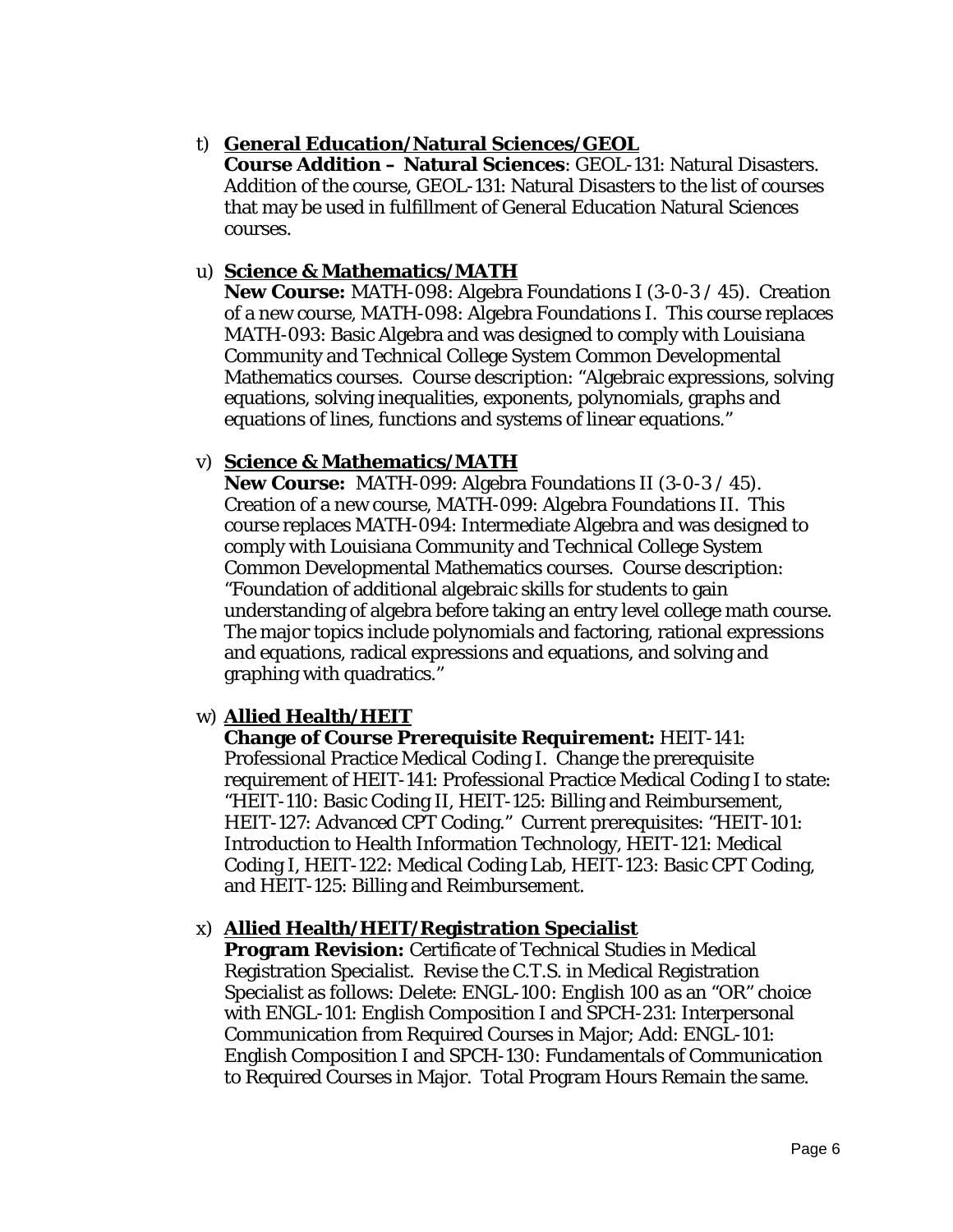# y) **Business & Technology/ARCH**

**Change of Program Description:** Associate of Applied Science in Architectural/Design Construction Technology. Change the program description for the A.A.S. in Architectural/Design Construction Technology as follows: Delete: "After completion of the associate of applied science degree program, the graduate can also attend a four-year institution to attain a bachelor's degree in related fields." This statement suggests the A.A.S. program is designed for transfer.

# z) **Business & Technology/CMIN**

**Change of Program Description:** Associate of Applied Science in Computer Information Technology. Change the program description for the A.A.S. in Computer Information Technology as follows: Delete: reference to transfer in the following statement: "(2) to provide the appropriate foundation for further studies in computer information systems and computer technology, such as a four-year degree program." This statement suggests the A.A.S. program is designed for transfer.

# **X. Consent Agenda**

# a) **Arts & Humanities/ANTH**

**Change of Course Title:** ANTH-165: Physical Anthropology. Change the title of ANTH-165: Physical Anthropology *from* ANTH-165: Physical Anthropology *to* ANTH-165: Biological Anthropology. Course title is mapped to Louisiana Common Course Name/Number, and is the title used in most Colleges and Universities.

# b) **Arts & Humanities/ANTH:**

**Change of Course Description:** ANTH-165: Biological Anthropology. Change the course description of ANTH-165: Biological Anthropology to state: "Introduction to human evolution, variation, adaptation, primatology, paleoanthroplogy, and related topics." Revised description is aligned to Louisiana Common Course Names/Numbers/Descriptions (LCCN: CATR 2023). Current description: "Origin and evolution of human species; includes human genetics and modern primates."

# c) **Science & Mathematics/CHEM**

**Change of Course Prerequisite Requirements:** CHEM-101: Chemistry I (non-science majors). Change the prerequisite requirements of CHEM-101: Chemistry I (non-science majors) to state: MATH-094 or higher with a grade of "C" or better and Eligibility for ENGL-101: English Composition I. Current prerequisites: MATH-093 and eligibility for ENGL-101.

#### d) **Science & Mathematics/CHEM Change of Course Prerequisite and Co-requisite Requirements:** CHEM-142: Chemistry II (Science Majors). Change the prerequisite